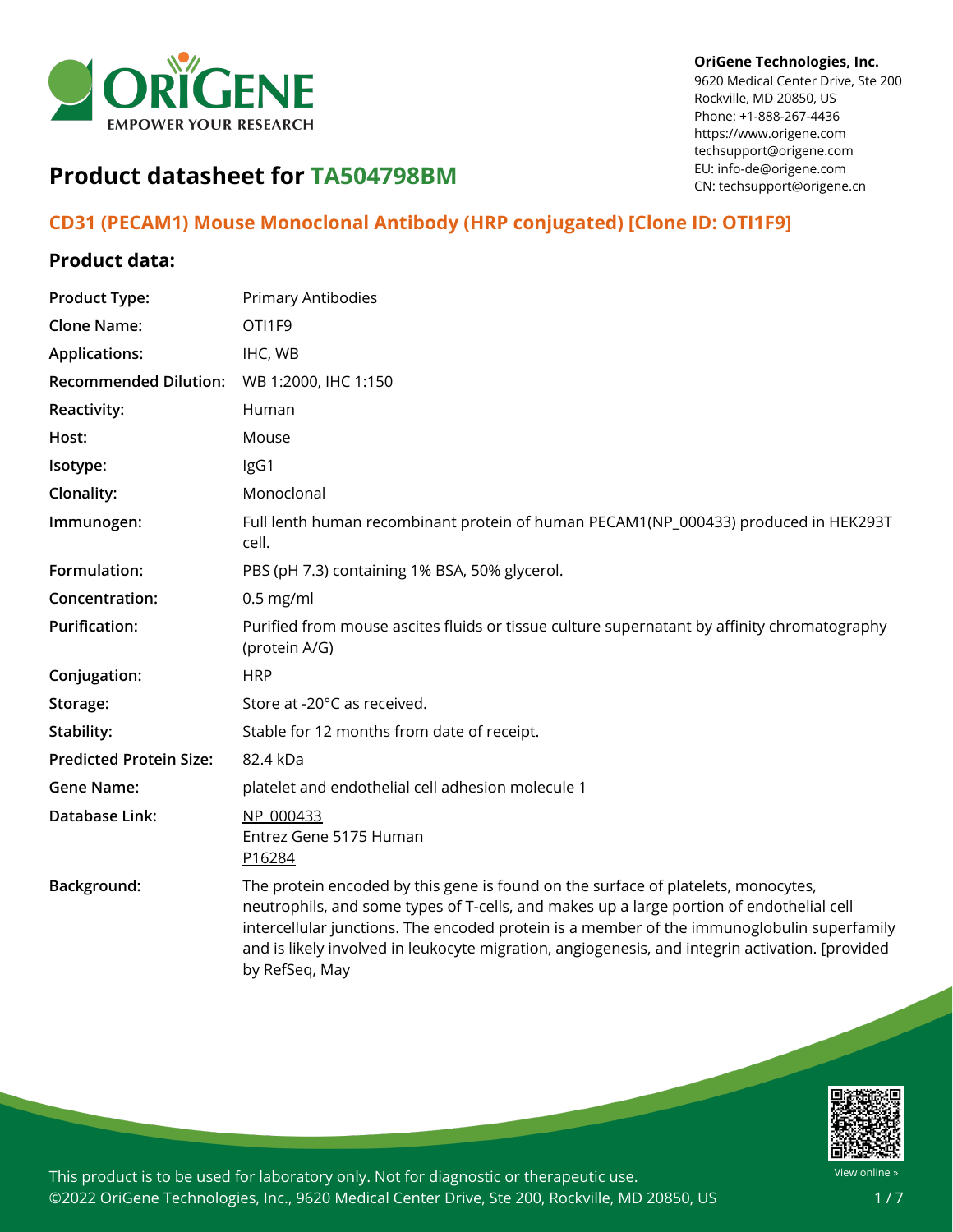#### ORIGENE **CD31 (PECAM1) Mouse Monoclonal Antibody (HRP conjugated) [Clone ID: OTI1F9] – TA504798BM**

**Synonyms:** CD31; CD31/EndoCAM; endoCAM; GPIIA'; PECA1; PECAM-1 **Protein Families:** Druggable Genome, ES Cell Differentiation/IPS, Transmembrane **Protein Pathways:** Cell adhesion molecules (CAMs), Leukocyte transendothelial migration

#### **Product images:**



HEK293T cells were transfected with the pCMV6- ENTRY control (Left lane) or pCMV6-ENTRY PECAM1 ([RC208654], Right lane) cDNA for 48 hrs and lysed. Equivalent amounts of cell lysates (5 ug per lane) were separated by SDS-PAGE and immunoblotted with anti-PECAM1. Positive lysates [LY424716] (100ug) and [LC424716] (20ug) can be purchased separately from OriGene.

Immunohistochemical staining of paraffinembedded Human breast tissue within the normal limits using anti-PECAM1 mouse monoclonal antibody. (Heat-induced epitope retrieval by 10mM citric buffer, pH6.0, 120°C for 3min, [TA504798])



Immunohistochemical staining of paraffinembedded Adenocarcinoma of Human breast tissue using anti-PECAM1 mouse monoclonal antibody. (Heat-induced epitope retrieval by 10mM citric buffer, pH6.0, 120°C for 3min, [TA504798])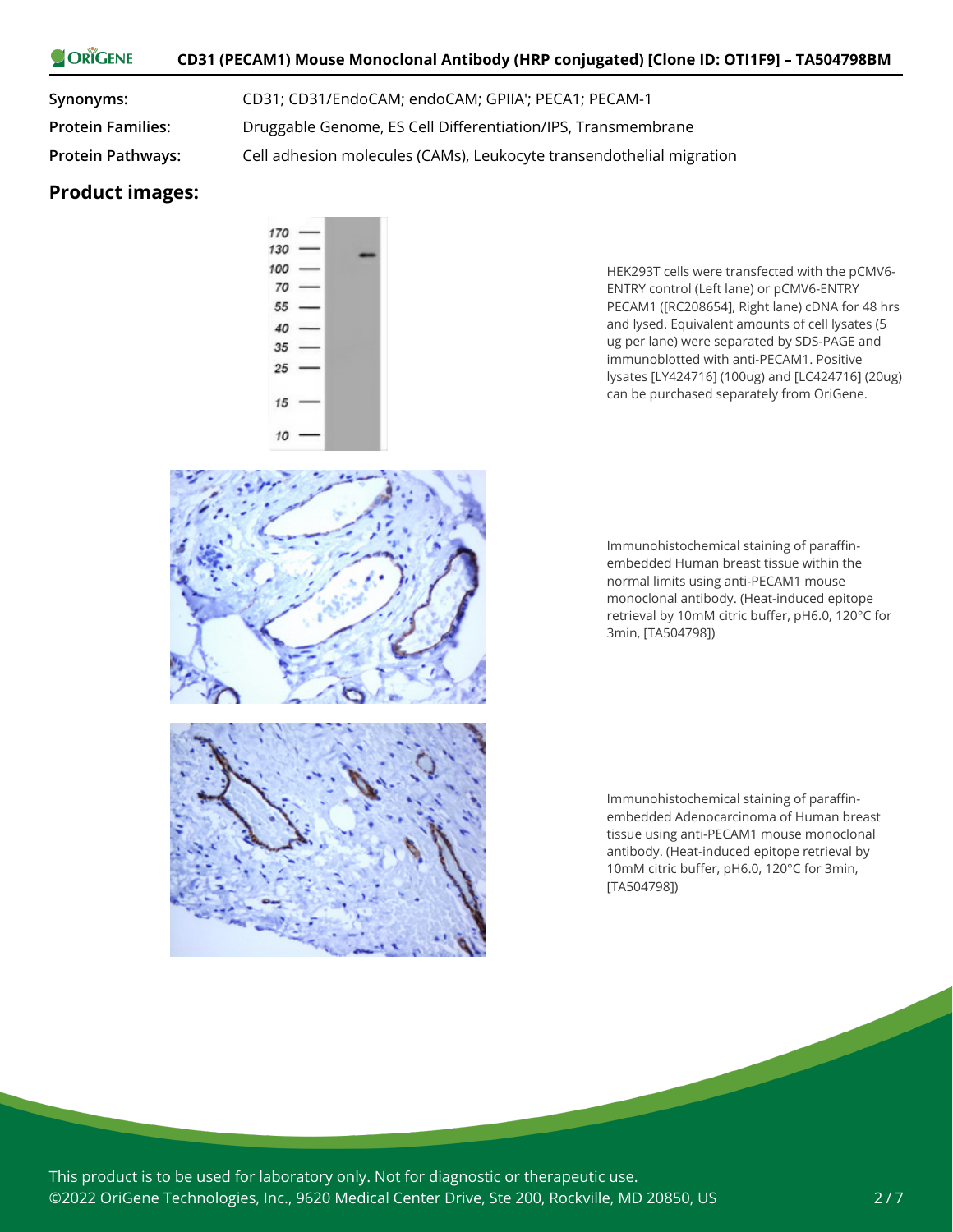

Immunohistochemical staining of paraffinembedded Adenocarcinoma of Human colon tissue using anti-PECAM1 mouse monoclonal antibody. (Heat-induced epitope retrieval by 10mM citric buffer, pH6.0, 120°C for 3min, [TA504798])

Immunohistochemical staining of paraffinembedded Human Kidney tissue within the normal limits using anti-PECAM1 mouse monoclonal antibody. (Heat-induced epitope retrieval by 10mM citric buffer, pH6.0, 120°C for 3min, [TA504798])

Immunohistochemical staining of paraffinembedded Carcinoma of Human kidney tissue using anti-PECAM1 mouse monoclonal antibody. (Heat-induced epitope retrieval by 10mM citric buffer, pH6.0, 120°C for 3min, [TA504798])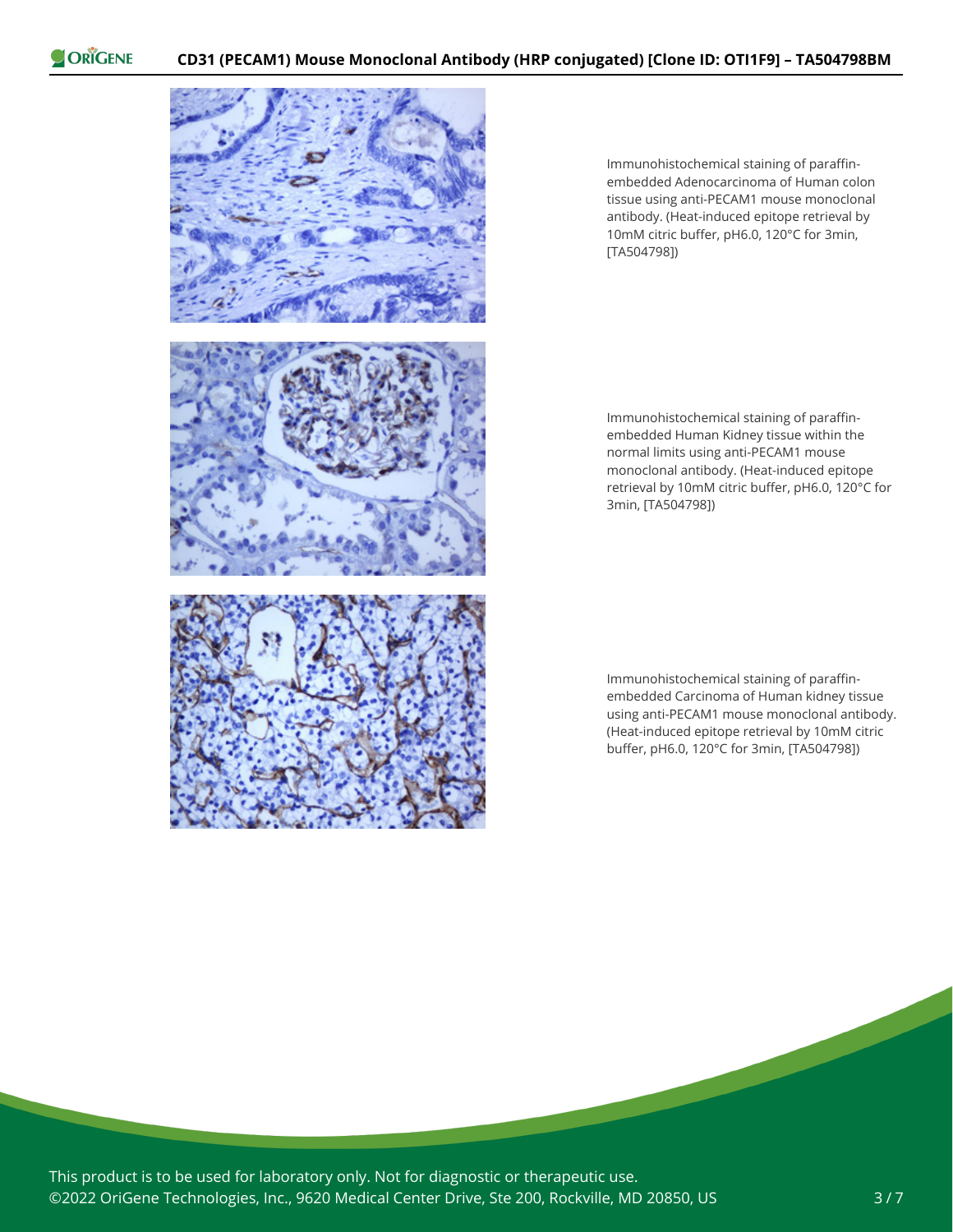

Immunohistochemical staining of paraffinembedded Carcinoma of Human liver tissue using anti-PECAM1 mouse monoclonal antibody. (Heat-induced epitope retrieval by 10mM citric buffer, pH6.0, 120°C for 3min, [TA504798])

Immunohistochemical staining of paraffinembedded Human lung tissue within the normal limits using anti-PECAM1 mouse monoclonal antibody. (Heat-induced epitope retrieval by 10mM citric buffer, pH6.0, 120°C for 3min, [TA504798])

Immunohistochemical staining of paraffinembedded Carcinoma of Human lung tissue using anti-PECAM1 mouse monoclonal antibody. (Heat-induced epitope retrieval by 10mM citric buffer, pH6.0, 120°C for 3min, [TA504798])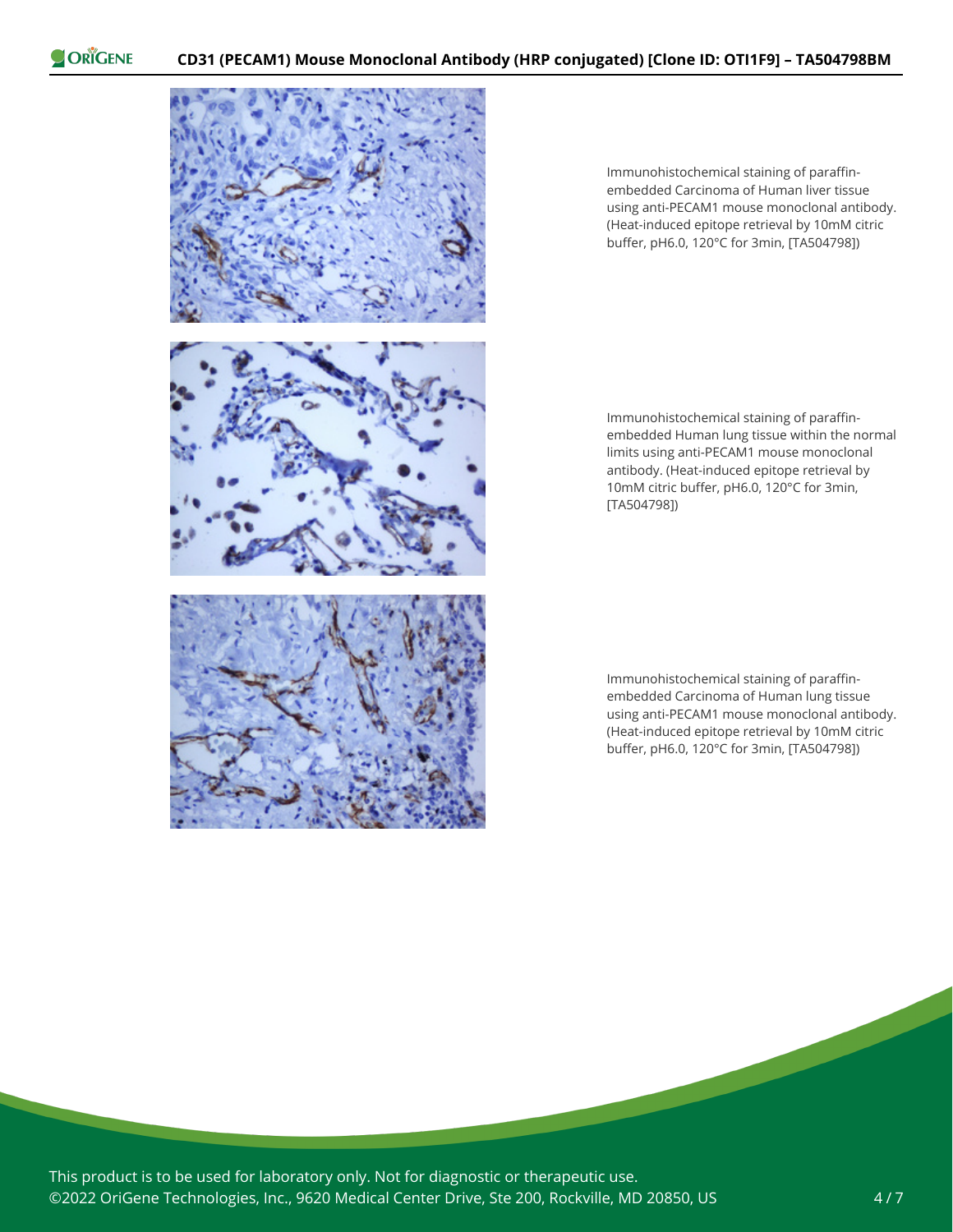

Immunohistochemical staining of paraffinembedded Human Ovary tissue within the normal limits using anti-PECAM1 mouse monoclonal antibody. (Heat-induced epitope retrieval by 10mM citric buffer, pH6.0, 120°C for 3min, [TA504798])

Immunohistochemical staining of paraffinembedded Carcinoma of Human pancreas tissue using anti-PECAM1 mouse monoclonal antibody. (Heat-induced epitope retrieval by 10mM citric buffer, pH6.0, 120°C for 3min, [TA504798])

Immunohistochemical staining of paraffinembedded Carcinoma of Human thyroid tissue using anti-PECAM1 mouse monoclonal antibody. (Heat-induced epitope retrieval by 10mM citric buffer, pH6.0, 120°C for 3min, [TA504798])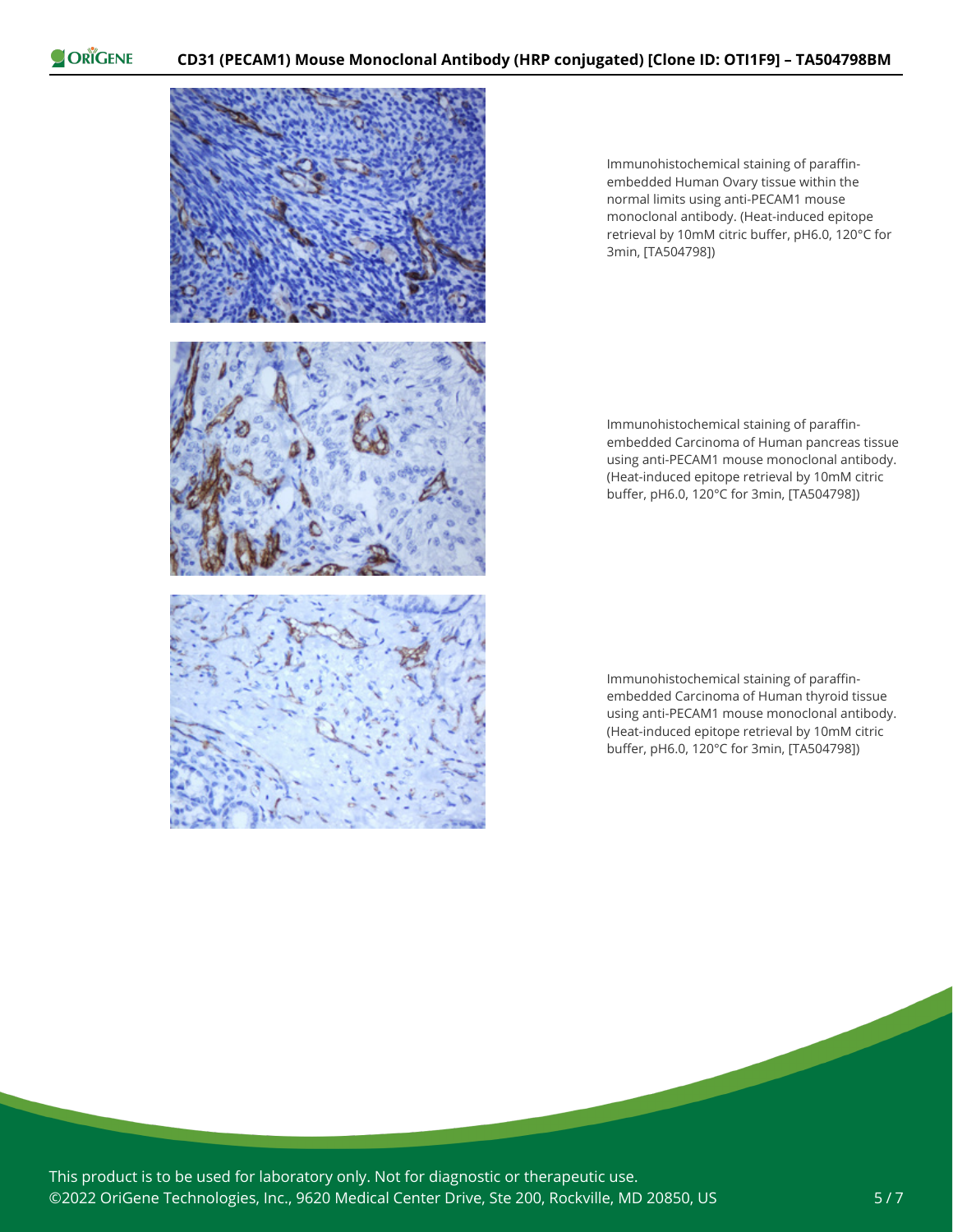

Immunohistochemical staining of paraffinembedded Human endometrium tissue within the normal limits using anti-PECAM1 mouse monoclonal antibody. (Heat-induced epitope retrieval by 10mM citric buffer, pH6.0, 120°C for 3min, [TA504798])

Immunohistochemical staining of paraffinembedded Adenocarcinoma of Human endometrium tissue using anti-PECAM1 mouse monoclonal antibody. (Heat-induced epitope retrieval by 10mM citric buffer, pH6.0, 120°C for 3min, [TA504798])

Immunohistochemical staining of paraffinembedded Human bladder tissue within the normal limits using anti-PECAM1 mouse monoclonal antibody. (Heat-induced epitope retrieval by 10mM citric buffer, pH6.0, 120°C for 3min, [TA504798])